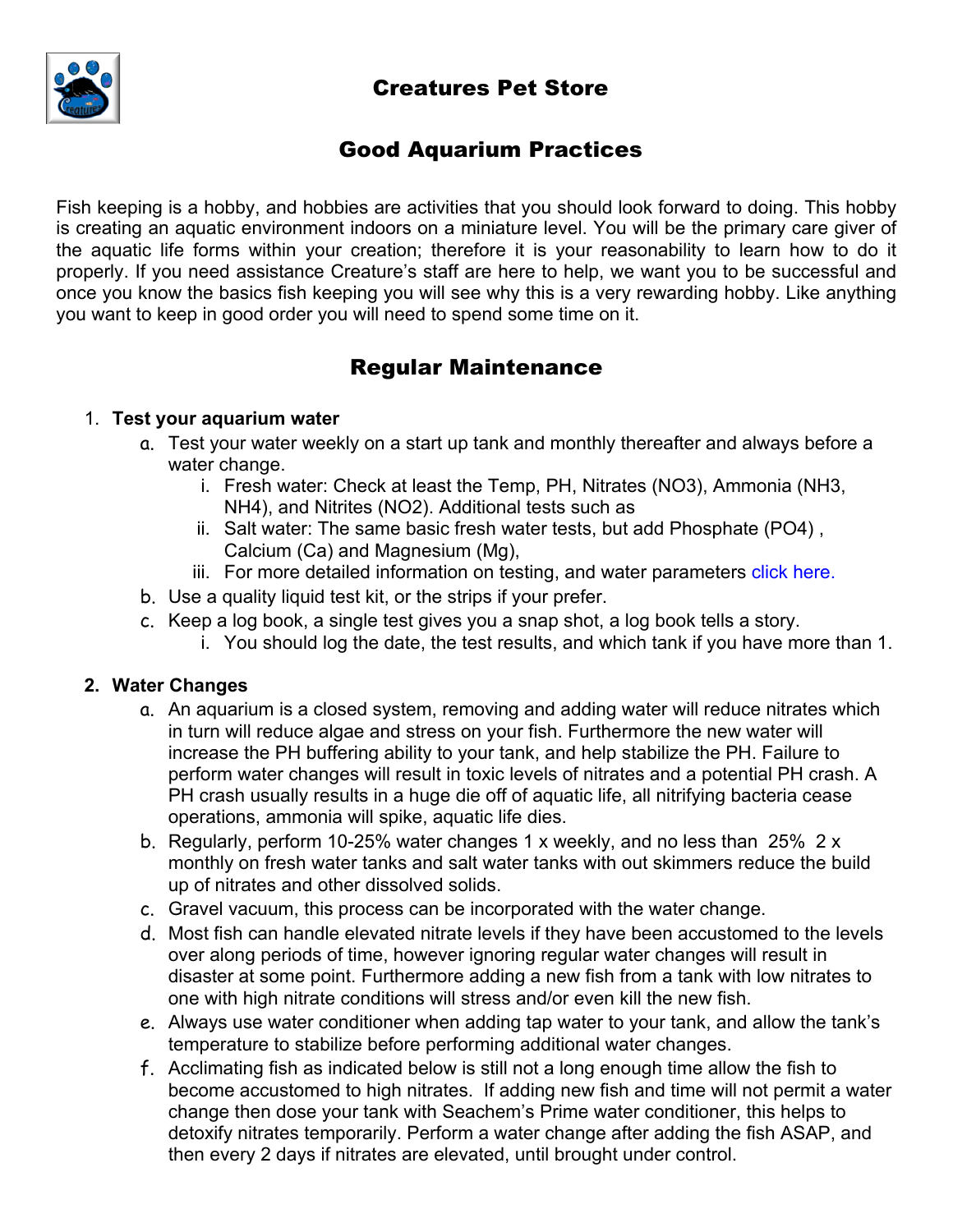- g. Salt water tanks with skimmers, and deep sand beds or denitrifying media, do not require near as many water changes, however test the water as above and keep a log book.
- h. Obtain the right equipment to make the water changing process easy and enjoyable. A quality gravel vacuum and or siphon plus buckets are good for up to about a 30 – 40 gallon tank, bigger tanks you should consider a siphon kit that uses tap water to suck out tank water and drains right in the sink (no buckets to lift/spill).

#### **3. Add with each water change:**

- a. Water conditioner with tap water to remove chloramines, chlorine, Ammonia etc.
- b. Cycle / Stability to invigorate the bio filter and reduce disease causing bacteria.
- c. If using Nutrafin/Fluval's Cycle, add Waste control, to reduce organic waste that results in elevated ammonia, nitrates, and phosphates. (especially densely stocked tanks, gold fish and cichlid tanks) Stability already contains this type of bacteria.

### **4. Clean your filter monthly or as needed.**

- a. Clean your filter when you perform a water change or gravel vacuum. Always clean reusable filter foams, media in the water you removed from the tank. Tap water has chlorine which will kill off beneficial bacteria from your filter media. You do not want to sanitize your filter media, just remove the debris and rinse it. You can also fill your sink, add conditioner and rinse your filter foams/media in the conditioned water.
- b. Change your activated carbon monthly. Never leave in place longer than 4 weeks it is better to remove all together than leave old carbon in.

#### **5. Change you fluorescent planted tank bulbs annually.**

- a. Plants require certain color of light, and fluorescent tubes change their light color spectrum over time.
- b. If your plants are not doing so well, try new lights.

# Acclimation (Adding new Fish)

#### **What is Acclimation?**

- $\triangleright$  Whenever fish are moved from one tank into another, they need to be gradually acclimated to the new water conditions, regardless if the fish are from the pet store's tank, your buddies tank or even moving them from one tank in your house to another.
- $\triangleright$  Another time acclimation is required is when an aquariums water quality has become degraded, as in Old Tank Syndrome. The fish will need to be acclimated from poor water conditions to acceptable water conditions. The water quality needs to be corrected, but it must be done slowly. Never drastically change the water chemistry, but rather perform numerous water changes of about 25% of the tanks volume over a period of 7 to 10 days depending on far how off the water parameters are.

### **Before adding fish:**

- $\triangleright$  If you do not perform regular weekly / bi-weekly water changes it is a good idea to perform a 25% water change before adding the fish to your tank. See water changes above…
- ▶ Boost your beneficial bacteria with Seachem's Stability, Nutraifn's Cycle or API quick start. These products add nitrifying bacteria to your aquarium. Adding fish will add to the bio-load, so it makes sense to add to the bio-filter.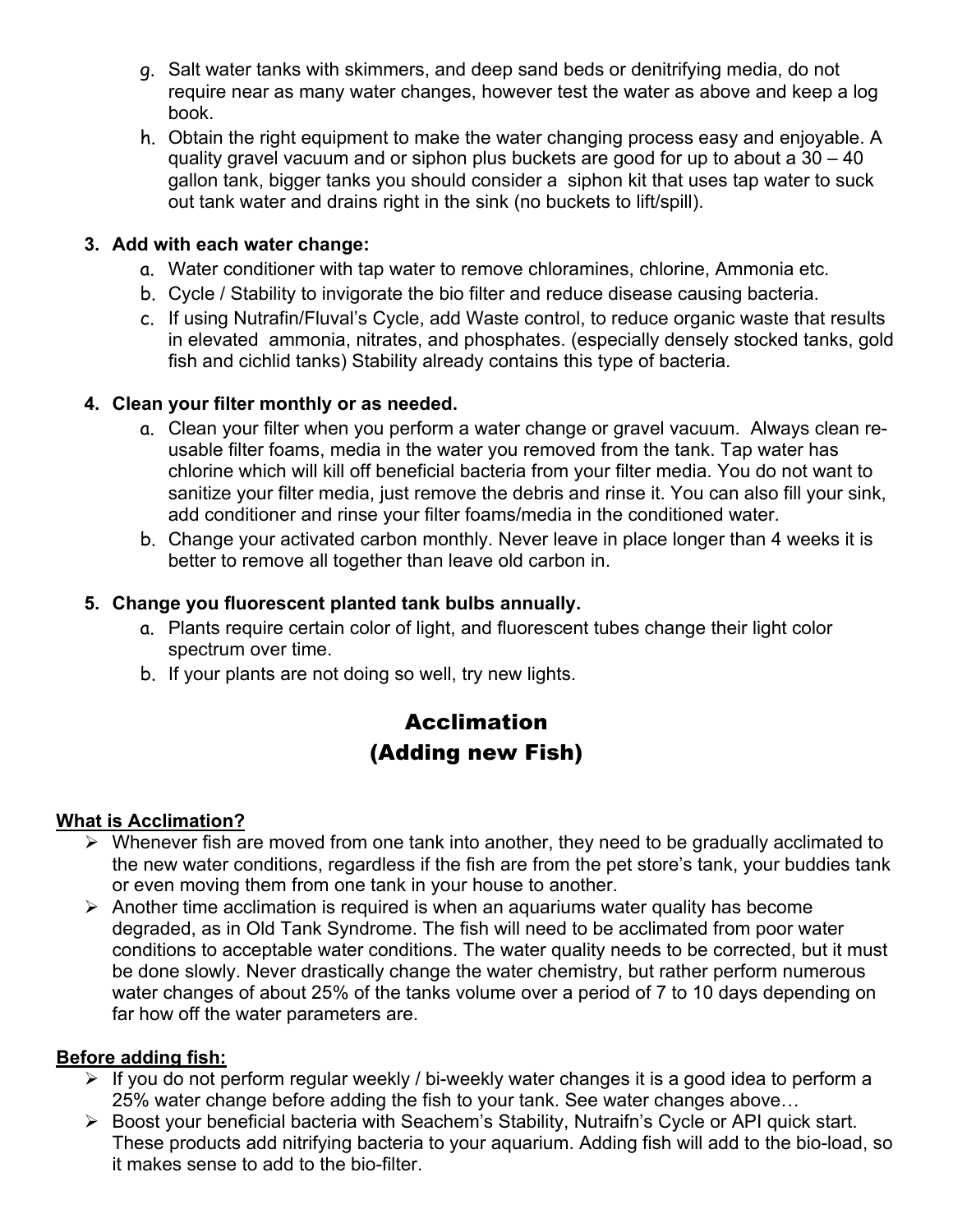- ! Add a stress reducing product, like Seachem's Stress Guard or Prime, Nuatrafin's cycle, or API's stress coat.
- $\triangleright$  Precautionary antibacterial product such as API's Melafix, an all natural herbal product with atural active ingredient, Melaleuca (Tea Tree extract).

### **Acclimating New Fish:**

- $\triangleright$  There are many methods for acclimating fish, we will explore the Quick, Cupping and Drip methods.
- $\triangleright$  The quick method can be used for most tropical fish that coming from a well maintained aquarium and going into a well maintained aquarium.
- $\triangleright$  Sensitive fish and fish with very high or low PH requirements are best acclimated with the drip or cupping method.
- $\triangleright$  Use the drip/cupping methods for aquariums that do not have regular water changes, and read water changes above.
- $\triangleright$  High priced fish, why rush it.

## **Quick Method**

- 1. Float the fish in the bag in the tank for up to 10 minutes, this will balance the temperatures or get them close. If your trip home was longer than ½ hour, then exchange the air in the bag 1st.
- 2. Carefully net the fish out of the container and put it into your tank, or place the net over a bucket and gently pour the water and fish through the net catching the fish.

## **Cupping Method**

- 1. Float the fish in the bag in the tank for up to 10 minutes, this will start the temperature balance. If your trip home was longer than  $\frac{1}{2}$  hour, then exchange the air in the bag 1st.
- 2. Place the new fish and the bagged water into a suitable clean container that will hold about four times the amount of water that is in the fish bag. Food grade plastic containers may be used as long as they never had soap in them. A new one that was bleached and rinsed well with water treated with a conditioner (Prime, Aqua Plus, etc) will remove any trace chlorine bleach.
- 3. Every 3-5 minutes over a 30 minute period, take about 1 cup of water from the tank the fish will be going into and add this water into the container. This will slowly acclimate your new fish to your tank water. The water added from the tank to the container (each time) should be about 20 percent of the amount of water in the container from the fish bags.
- 4. Carefully net the fish out of the container and put it into your tank, or place the net over a bucket and gently pour the water and fish through the net catching the fish.

## **Drip Method**

- 1. Same as step 1 above.
- 2. Same as step 2 above.
- 3. Make a siphon hose using fresh soft aquarium airline hose. Start a siphon from your fish tank to your new fish container.
- 4. Adjust siphon flow by tying a knot in the hose at the container end. Adjust knot tightness to achieve a fast drip. This will slowly acclimate your new fish to your tank water. CAUTION, set a timer and check back often to ensure you do not forget.